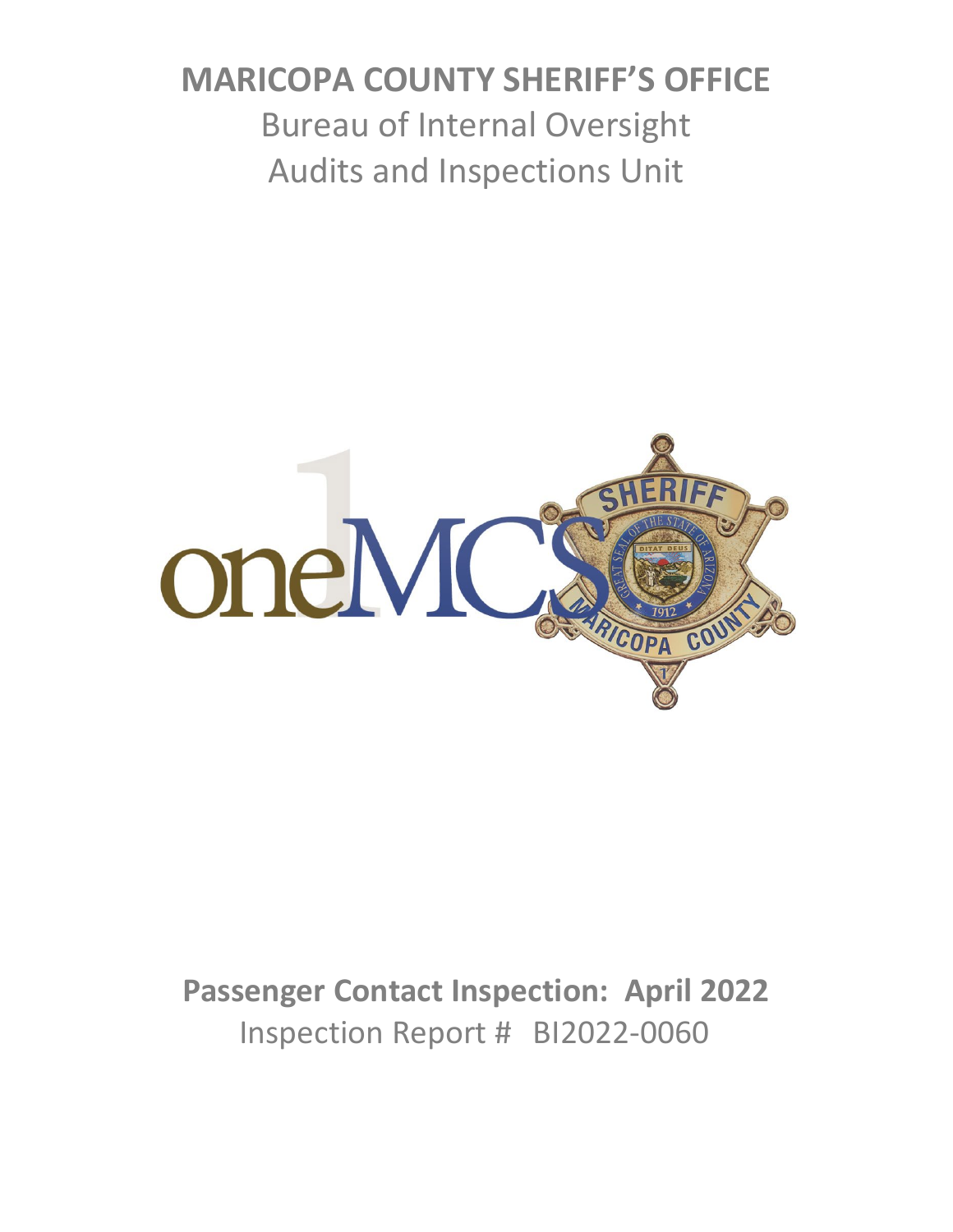The Audits and Inspections Unit (AIU) of the Sheriff's Office Bureau of Internal Oversight (BIO) conducts passenger contact inspections on a monthly basis to ensure proper supervision, adherence with MCSO policies, compliance with the Melendres Order and established local and federal law. A total of 35 traffic stops are selected each month for review. To achieve inspection results the inspector will utilize the Vehicle Stop Contact Form, Citation/Warning, Incidental Contact Receipt, CAD printout, JWI Printout (if applicable) AIU-designed Matrix, Inspection Report Template Form, and Body Worn Camera footage files.

Inspection BI2022-0060 examines traffic stops with passenger contact documented on the Vehicle Stop Contact Forms contained in the TraCS database, for the time period of 4/1/2022 to 4/30/2022. To accomplish this task TraCS data was examined for those traffic stops with passenger contact documented on the Vehicle Stop Contact Forms for this period. These stops have been uniformly inspected utilizing a matrix developed by the Audits and Inspections Unit in accordance with the procedures outlined in policy and the AIU Operations Manual. In the inspection, a "reasonable person" standard will be utilized by inspectors.

### **Compliance Objectives:**

- Did the deputy identify any passenger(s) by name, DOB, or ask investigative questions?
- Did the deputy complete a citation, warning or incidental contact form for each individual who was identified by name, DOB, or asked investigative questions?
- Did the deputy provide a copy of the citation, warning or incidental contact form to each individual who was identified by name, DOB, or asked investigative questions?
- If a passenger was contacted, did it cause the stop to be extended longer than necessary, if yes was the reason indicated on the VSCF?

### **Criteria:**

- MCSO Policy EA-11, Arrest Procedures
- MCSO Policy EB-1, Traffic Enforcement, Violator Contacts, and Citation Issuance
- MCSO Policy EB-2, Traffic Stop Data Collection
- MCSO Policy GJ-3, Search and Seizure
- MCSO Policy GJ-35, Body-Worn Cameras

### **Conditions:**

The MCSO randomly selected 35 of 37 traffic stops made during the month of April 2022 with passenger contact documented on the Vehicle Stop Contact Forms. One traffic stop with passenger contact documented on the Vehicle Stop Contact Form was also selected for review in the traffic stop inspection. This traffic stop was omitted from this inspection in accordance with the methodology. Additionally, while 10 of the 35 are to be selected for Body-Worn Camera review, it should be noted that the inspector viewed two additional videos for clarification purposes, for a total of 12 traffic stops selected for Body-Worn Camera review.

#### **Results:**

Each traffic stop will be counted as one inspection and all applicable matrix criteria inspection points will factor into an over-all compliance score. In this inspection, there were 34 traffic stops that met the criteria for inspection. Each traffic stop utilized four matrix criteria inspection points for a total of 136 potential matrix criteria inspection points. From the total of 136 potential inspection points those determined to be Not Applicable (N/A) or not verifiable will be removed from the overall compliance percentage. For example, this month there were 34 inspection points determined to be N/A and 9 inspection points that were not verifiable, resulting in 93 total inspection points.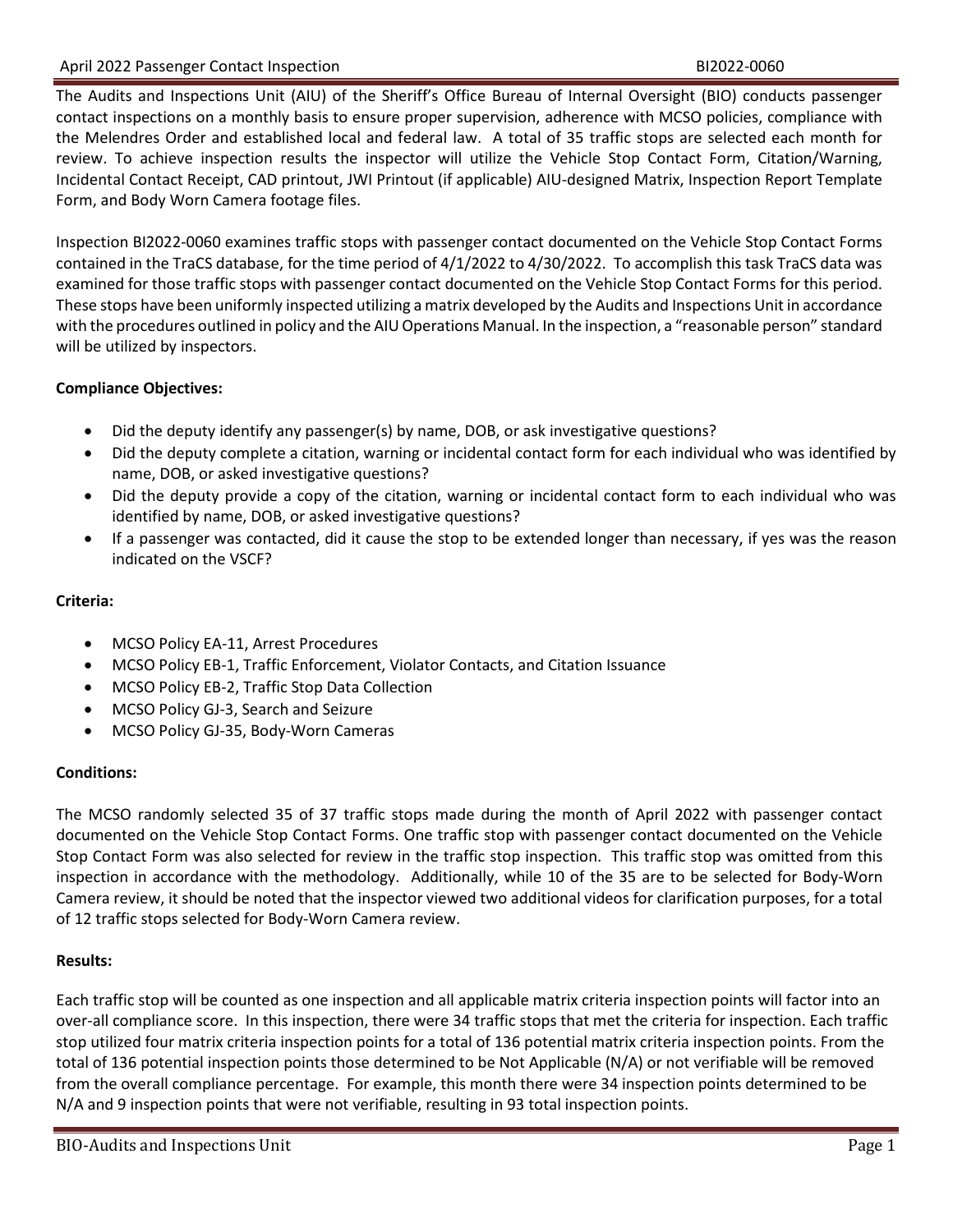The compliance rates of the provided traffic stop sample, utilizing the four matrix criteria inspection points, resulted in an overall average compliance rate of **96.77%** for April of 2022, as illustrated in the graph below.



Note: The six-month trend shows 0% for the previous month because this is the fifth month for this report.

|                                                           | <b>In</b> | Not In                           | <b>Not</b> |     | <b>Total</b> | Compliance |
|-----------------------------------------------------------|-----------|----------------------------------|------------|-----|--------------|------------|
| <b>Inspection Elements</b>                                |           | Compliance Compliance Verifiable |            | N/A | Inspected    | Rate       |
| Did the deputy identify any passenger(s) by name, DOB, or |           |                                  |            |     |              |            |
| ask investigative questions?                              | 26        | 0                                | 0          | 8   | 26           | 100.00%    |
| Did the deputy complete a citation, warning or incidental |           |                                  |            |     |              |            |
| contact form for each individual who was identified by    |           |                                  |            |     |              |            |
| name, DOB, or asked investigative questions?              | 23        | 3                                | 0          | 8   | 26           | 88.46%     |
| Did the deputy provide a copy of the citation, warning or |           |                                  |            |     |              |            |
| incidental contact form to each individual who was        |           |                                  |            |     |              |            |
| identified by name, DOB, or ask investigative questions?  | 14        | 0                                | 9          | 11  | 14           | 100.00%    |
| If a passenger was contacted, did it cause the stop to be |           |                                  |            |     |              |            |
| extended longer than necessary, if yes was the reason     |           |                                  |            |     |              |            |
| indicated on the VSCF?                                    | 27        | $\Omega$                         | $\Omega$   |     | 27           | 100.00%    |
| <b>Overall Compliance with inspection requirements</b>    | 90        | 3                                | 9          | 34  | 93           | 96.77%     |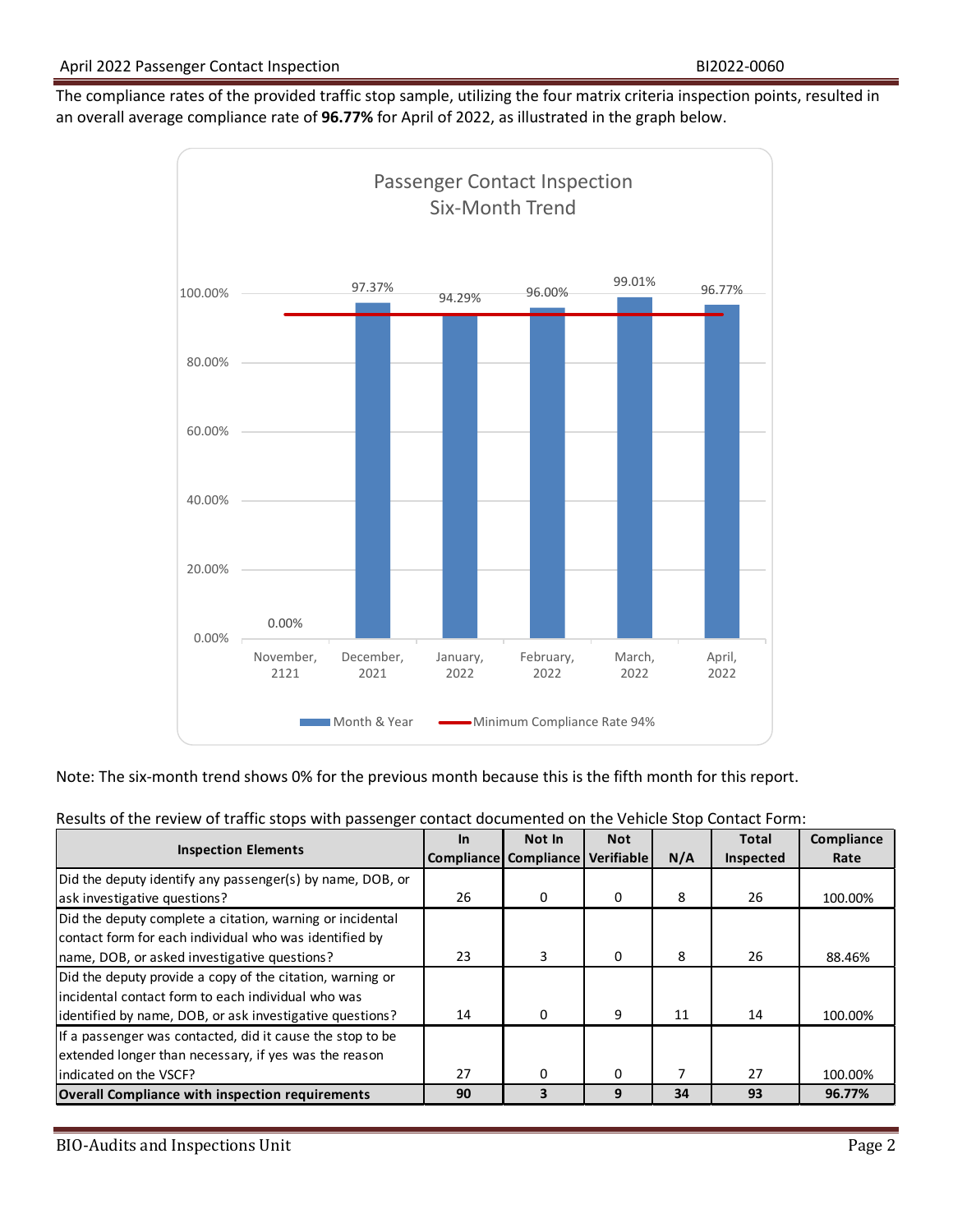#### **Conclusion:**

Of the potential 136 matrix criteria inspection points there were 93 inspection points used to determine the compliance ratio. There were three deficiencies, resulting in a **96.77%** compliance rate for April 2022.

#### Action Required:

AIU will provide the inspection report to the affected Divisions to address the following stops and non-compliance deficiencies via the Bio Action Form Process:

# District 2:

# Compliance Deficiency

| <b>District</b>                                                                                                                                                                     | MC#      | <b>Employee</b> | <b>Supervisor</b> | <b>Commander</b> |  |
|-------------------------------------------------------------------------------------------------------------------------------------------------------------------------------------|----------|-----------------|-------------------|------------------|--|
| 2                                                                                                                                                                                   | Redacted | Deputy          | Sergeant          | Captain          |  |
| <b>Deficiency</b>                                                                                                                                                                   |          |                 |                   |                  |  |
| The deputy did not issue a citation, warning, or incidental contact form for each individual who was identified by<br>name, DOB, or asked investigative questions. (Policy EB-1.12) |          |                 |                   |                  |  |
| Inspector Note:<br>The deputy asked the passenger investigative questions and failed to complete an Incidental Contact Receipt.                                                     |          |                 |                   |                  |  |

### Lake Patrol:

### Compliance Deficiencies

| <b>District</b>                                                                                                                                                                     | MC#      | <b>Employee</b> | <b>Supervisor</b> | <b>Commander</b> |  |
|-------------------------------------------------------------------------------------------------------------------------------------------------------------------------------------|----------|-----------------|-------------------|------------------|--|
| Lake Patrol                                                                                                                                                                         | Redacted | Deputy          | Sergeant          | Captain          |  |
| <b>Deficiency</b>                                                                                                                                                                   |          |                 |                   |                  |  |
| The deputy did not issue a citation, warning, or incidental contact form for each individual who was identified by<br>name, DOB, or asked investigative questions. (Policy EB-1.12) |          |                 |                   |                  |  |
| Inspector Note:<br>The deputy requested and obtained a driver's license from a passenger but failed to complete an ICR.                                                             |          |                 |                   |                  |  |
| The deputy has one prior BIO Action Form for a similar instance, BAF2021-0245 on 08/17/2021.                                                                                        |          |                 |                   |                  |  |